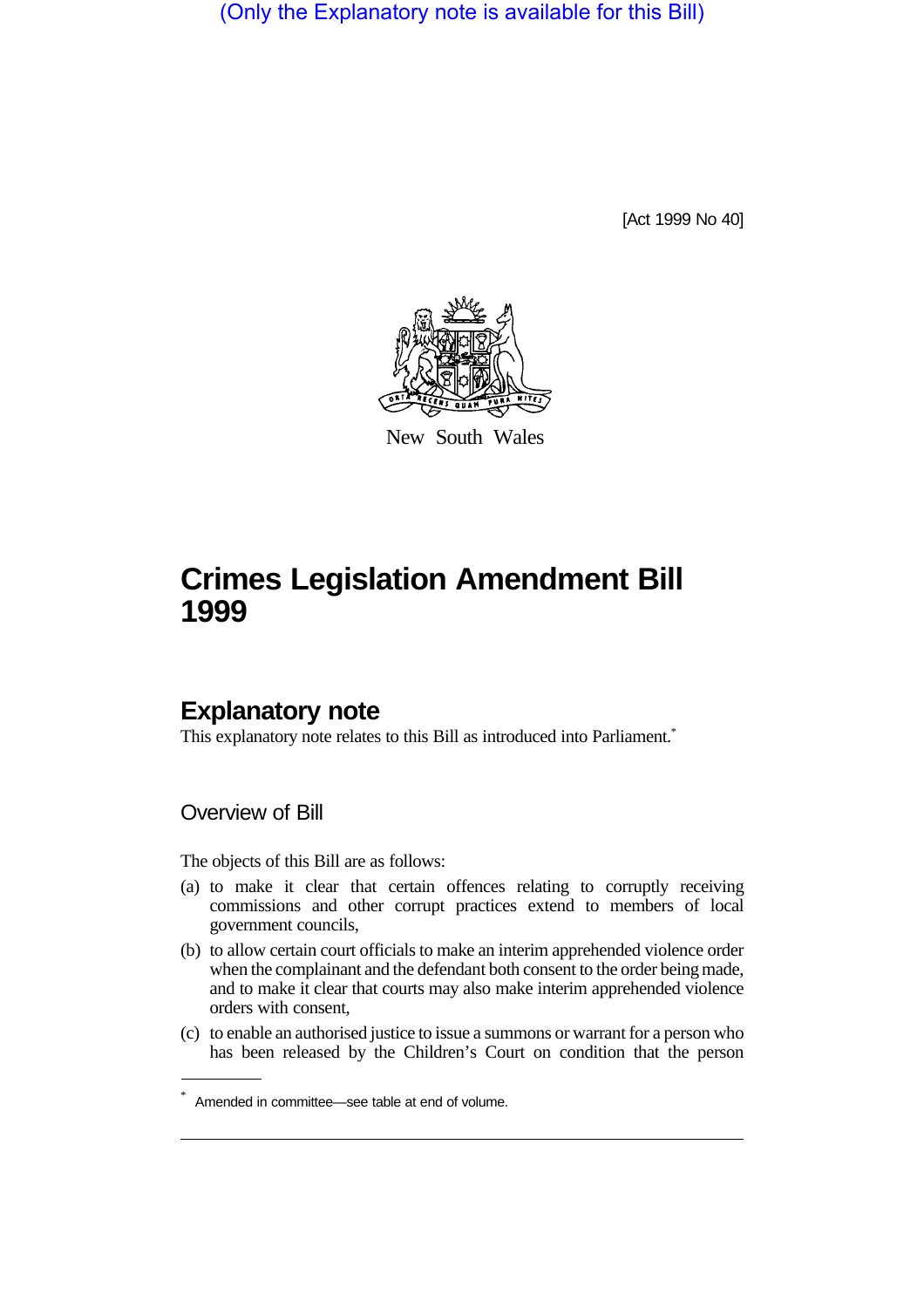Crimes Legislation Amendment Bill 1999 [Act 1999 No 40]

Explanatory note

complies with an outcome plan and who has failed to comply with the outcome plan,

- (d) to ensure that a record of an official warning given to a child cannot be tendered in criminal proceedings as part of the child's criminal history,
- (e) to make other minor miscellaneous amendments.

### Outline of provisions

**Clause 1** sets out the name (also called the short title) of the proposed Act.

**Clause 2** provides for the commencement of the proposed Act on a day or days to be appointed by proclamation.

**Clause 3** is a formal provision giving effect to the amendments to the *Children (Criminal Proceedings) Act 1987* set out in Schedule 1.

**Clause 4** is a formal provision giving effect to the amendments to the *Crimes Act 1900* set out in Schedule 2.

**Clause 5** is a formal provision giving effect to the amendments to the *Justices Act 1902* set out in Schedule 3.

**Clause 6** is a formal provision giving effect to the amendments to the *Young Offenders Act 1997* set out in Schedule 4.

## **Schedule 1 Amendment of Children (Criminal Proceedings) Act 1987**

At present an authorised justice may, on being given information on oath by a police officer or an authorised officer that a person has failed to comply with a condition of the person's recognizance or probation, issue a summons or warrant for the arrest of the person. The amendments ensure that any authorised justice may issue such a summons or warrant, whether or not the information concerned was sworn before that authorised justice. (See Schedule 1 [2])

The amendments also enable an authorised justice to issue a summons or warrant for the arrest of a person who has been released by the Children's Court on condition that the person complies with an outcome plan determined at conference under the *Young Offenders Act 1997* and who has failed to comply with the outcome plan. (See Schedule 1 [1], [3], [4], [5], [6] and [7]) A consequential amendment is made to the *Young Offenders Act 1997*. (See Schedule 4 [1])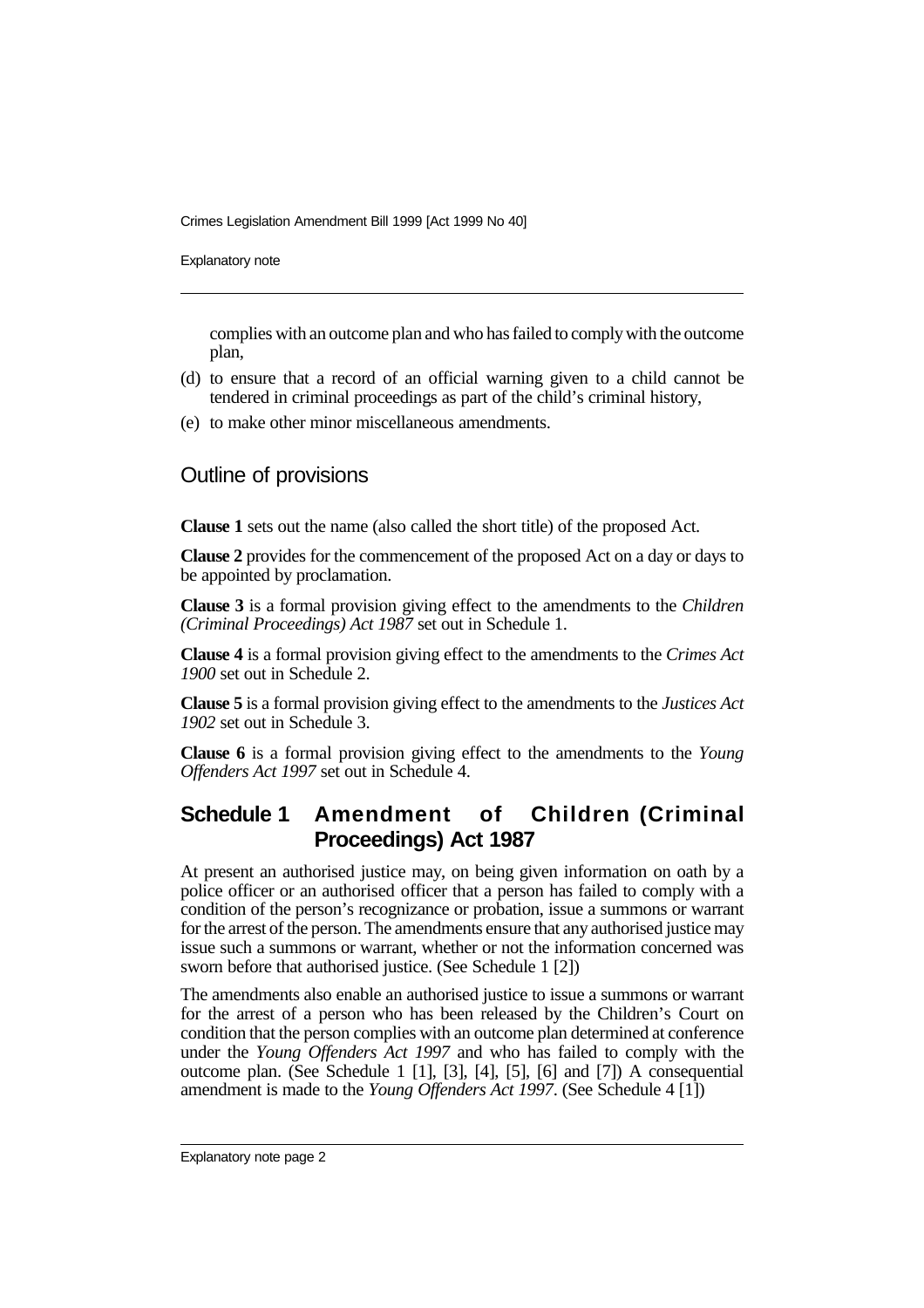Crimes Legislation Amendment Bill 1999 [Act 1999 No 40]

Explanatory note

### **Schedule 2 Amendment of Crimes Act 1900**

#### **Corruptly receiving commissions and other corrupt practices**

Part 4A of the *Crimes Act 1900* sets out various offences relating to corrupt practices by agents, such as the offence of corruptly receiving a benefit as an inducement for doing or not doing something in relation to the affairs or business of the agent's principal. The amendments make it clear that a councillor (which means any person elected or appointed to civic office, including a mayor) is considered to be an agent in relation to the council to which he or she was elected or appointed. Accordingly, those offences will apply to councillors. (See Schedule 2 [3])

#### **Apprehended violence orders made with consent**

At present a court may, on complaint, make an apprehended violence order without conducting a hearing into the matters alleged in the complaint if the court is satisfied that the parties concerned consent to the order being made. The amendments make it clear that a court may also make an interim apprehended violence order with the consent of the parties. The court is not to conduct a hearing in relation to the complaint if the order proposed to be made is an interim order and is consented to by the parties. (See Schedule 2 [5] and [6])

The amendments will also enable the clerk of a Local Court or the registrar of the Children's Court (referred to here as a clerk of a court) to make an interim apprehended violence order with the consent of the parties. (At present a clerk of a court can, with the consent of the parties, extend the period during which an interim apprehended violence order remains in force, but cannot make an interim apprehended violence order.) An interim apprehended violence order made by a clerk of a court will have the same effect as an interim apprehended violence order made by a court, and remains in force only until it is confirmed or revoked by a court. It will also be appealable in the same way as an order made by a Local Court or the Children's Court. (See Schedule 2 [7], [8], [9] and [10])

The registrar of the District Court will not be able to make an interim apprehended violence order or extend an interim apprehended violence order. (See Schedule 2 [4], [7] and [8]) At present the District Court may make an apprehended violence order only if a complaint for an apprehended violence order has been dismissed by a Local Court or the Children's Court.